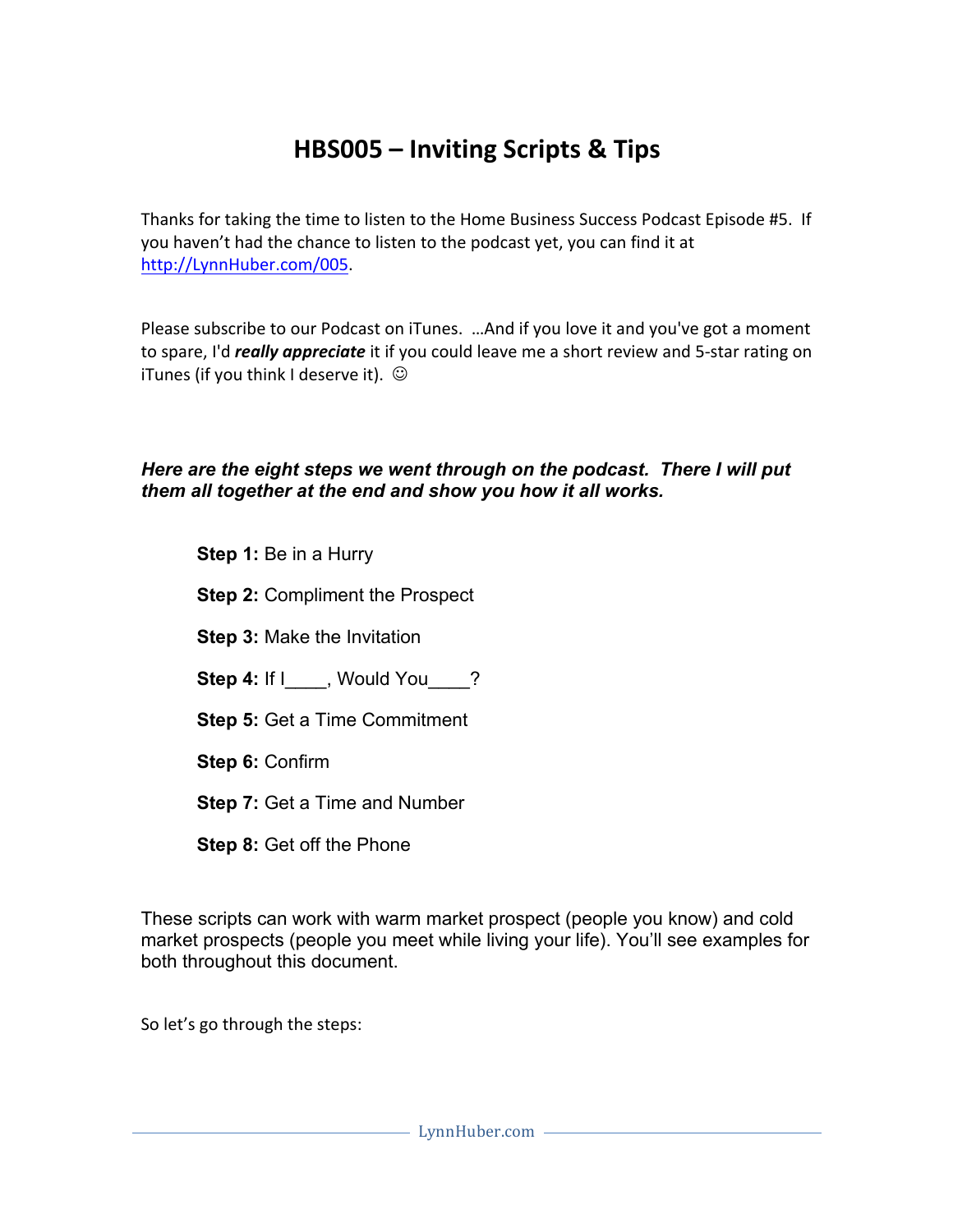### Step 1 – Be in a Hurry!

People are always more attracted to a person who's busy and has things going on. If you start every call or face to face conversation with the feeling that you're in a hurry, you'll find your invitations will be shorter, there will be less questions and people will respect you and your time much more.

Here are some "In a hurry" script examples:

#### **For warm market prospects:**

"I don't have a lot of time to talk, but it was really important I reach you"

"I have a million things going on, but I'm glad I caught you"

"I'm running out the door, but I needed to talk to you real quick."

#### For cold market prospects:

"Now isn't the time to get into this and I have to go, but..."

"I have to run, but..."

So set the tone of urgency at the beginning of the conversation. It will make all the difference.

### **Step 2 – Complement the Prospect**

The sincere compliment (and it must be sincere) opens the door to real communication and will make the prospect much more agreeable to hearing what you have to say.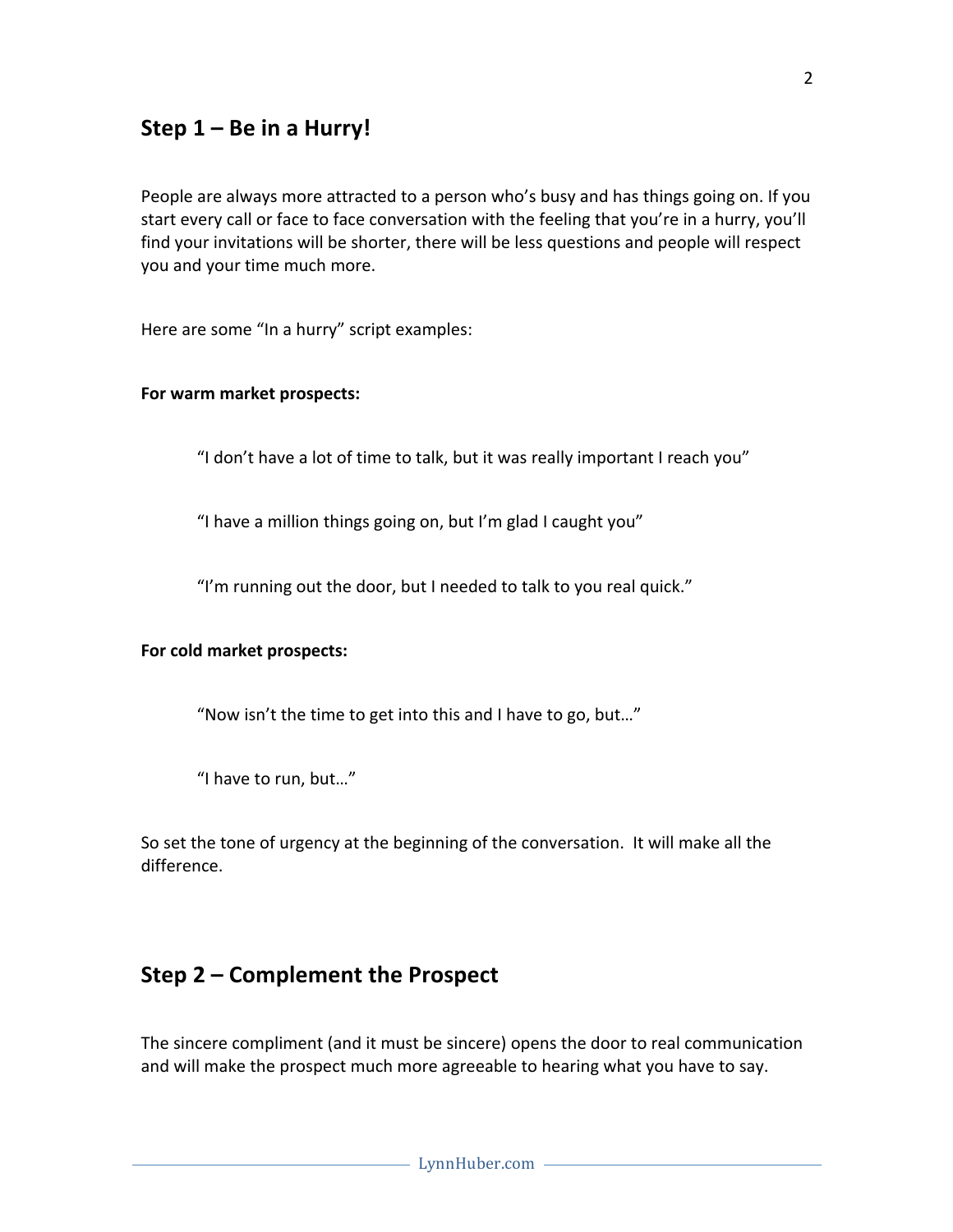Here are some complement examples:

#### **For warm market prospects:**

"You've been wildly successful and I've always respected the way you've done business."

"You've always been so supportive of me and I appreciate that so much."

"You're one of the most connected people I know and I've always admired that about you."

"You're the most (or one of the most) important person/people in my life and I really trust your instincts."

"You have an amazing mind for business and can see things other people don't see."

"I was thinking... who are the sharpest people I know? And I thought of you."

"You're one of the most positive and energetic people I've ever met."

"Some people are very closed-minded which limits their opportunities, but I've always admired the fact that you're open to looking at new things."

"I need someone to find the holes in something I'm looking at and absolutely nothing gets past you."

"You're one of the most (health conscious/technology savvy/fashion or beauty conscious/wellness-minded/financially intelligent/etc.) people I know and I've always respected that about you."

"You're one of the smartest people I know and I really trust your judgment. "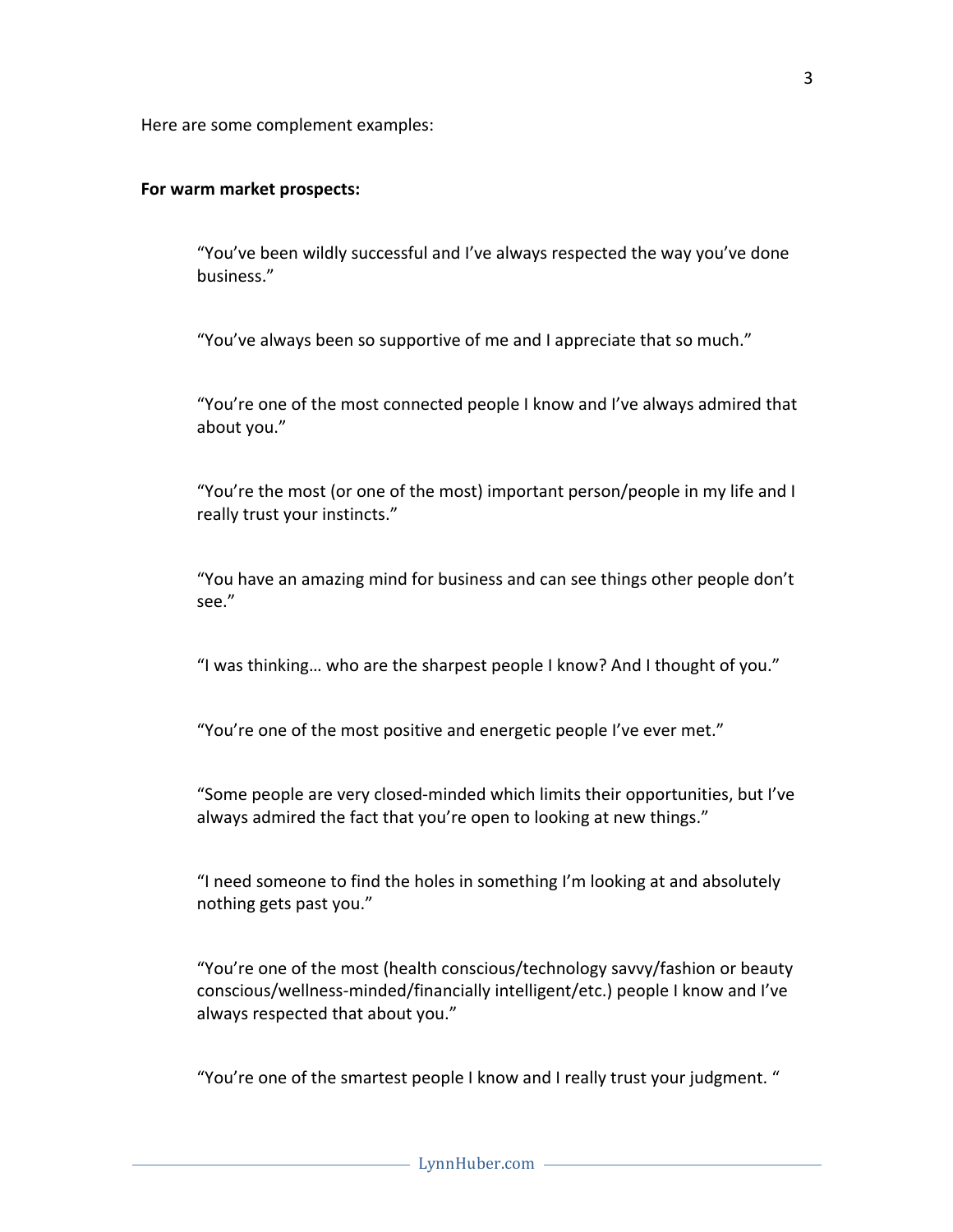"For as long as I've known you I've thought you were the best at what you do."

### For cold market prospects:

"You've given me/us some of the best service I've/we've ever received."

"You are super sharp. Can I ask what you do for a living?"

"You've made a fantastic experience."

The key to the compliment is it must be sincere. Find something you can compliment your prospect on and do it.

## **Step 3 – Make the Invitation**

Many people, especially those without a lot of experience, tend to use the Direct Approach most of the time. But as you gain more experience, you'll find that you will use the Indirect and Super Indirect approaches much more often. Direct approaches are still very good so don't give up on them, but practice using the other types and then you'll know which one you'll want to use in each situation.

## *Direct Approach Scripts*

(After you've already done step 1 and step 2)

For warm market:

"When you told me Theody business you serious or were you just kidding around? (Wait for answer). Great! I think I've found a way for you to get it/solve the problem/ make that happen/etc." (This is for situations where you know an area of their dissatisfaction)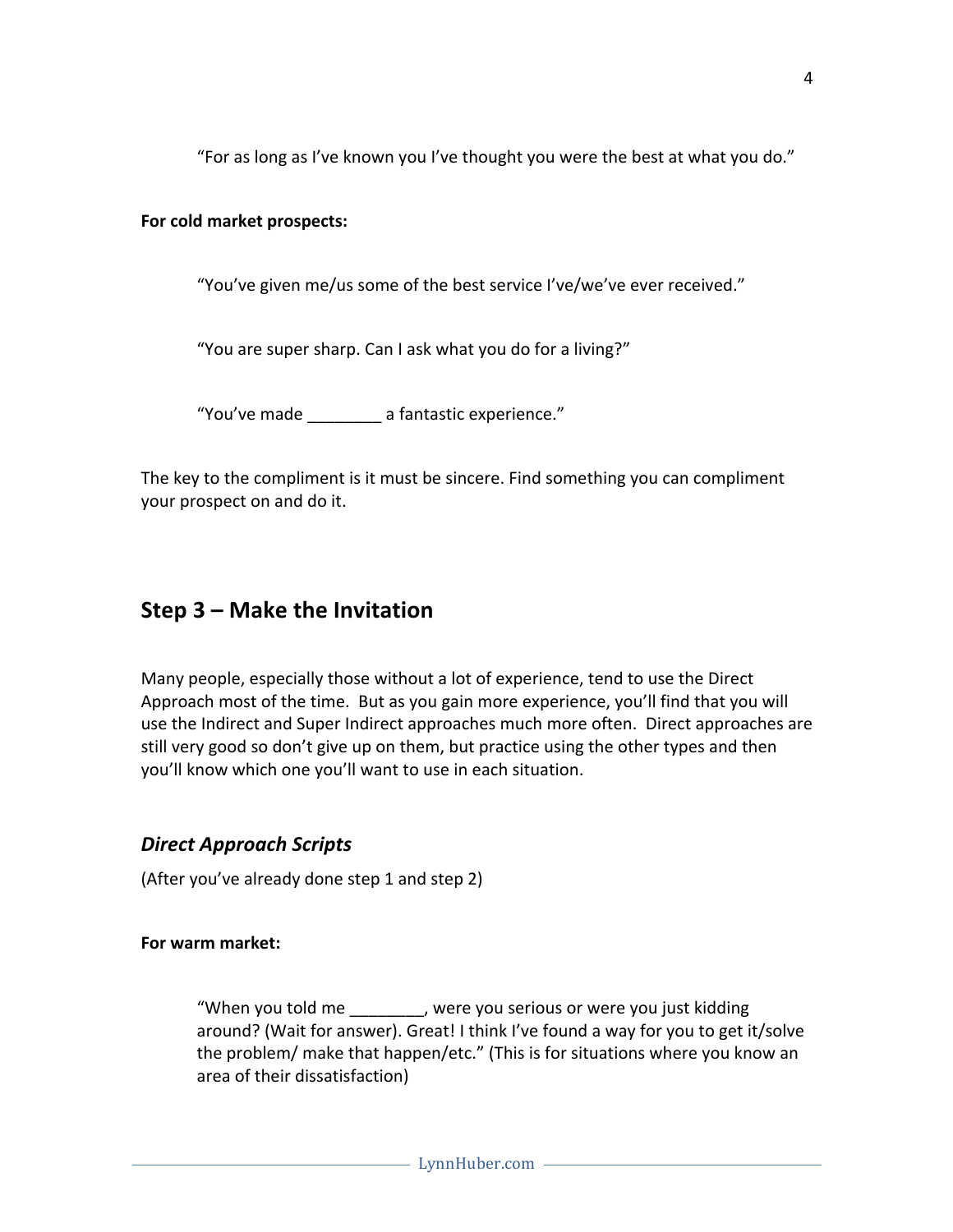"I think I've found a way for us to really boost our cash flow"

"I found something you really need to see"

"I'm launching a new business and I really want you to take a look at it"

"When I thought of the people who could make an absolute fortune with a business I've found, I thought of you"

"Are you still looking for a job (or a different  $job$ )? I've found a way for both of us to start a great business without all the risks."

"If I told you there was a way to increase your cash flow without jeopardizing what you're doing right now, would you be interested?"

"I've teamed up with a company that is opening/expanding in the  $\qquad$  area"

"I've found something exciting and you're one of the very first people I've called"

"When I thought of quality people that I'd really enjoy working with I thought of you. Would you be open to hearing what I'm doing?"

"Let me ask you something... Would you be open to diversifying your income?"

"Let me ask you a question, off the record. If there were a business you could start working part-time from your home that could replace your full-time income, would that interest you?"

### For cold market:

"Have you ever thought of diversifying your income?"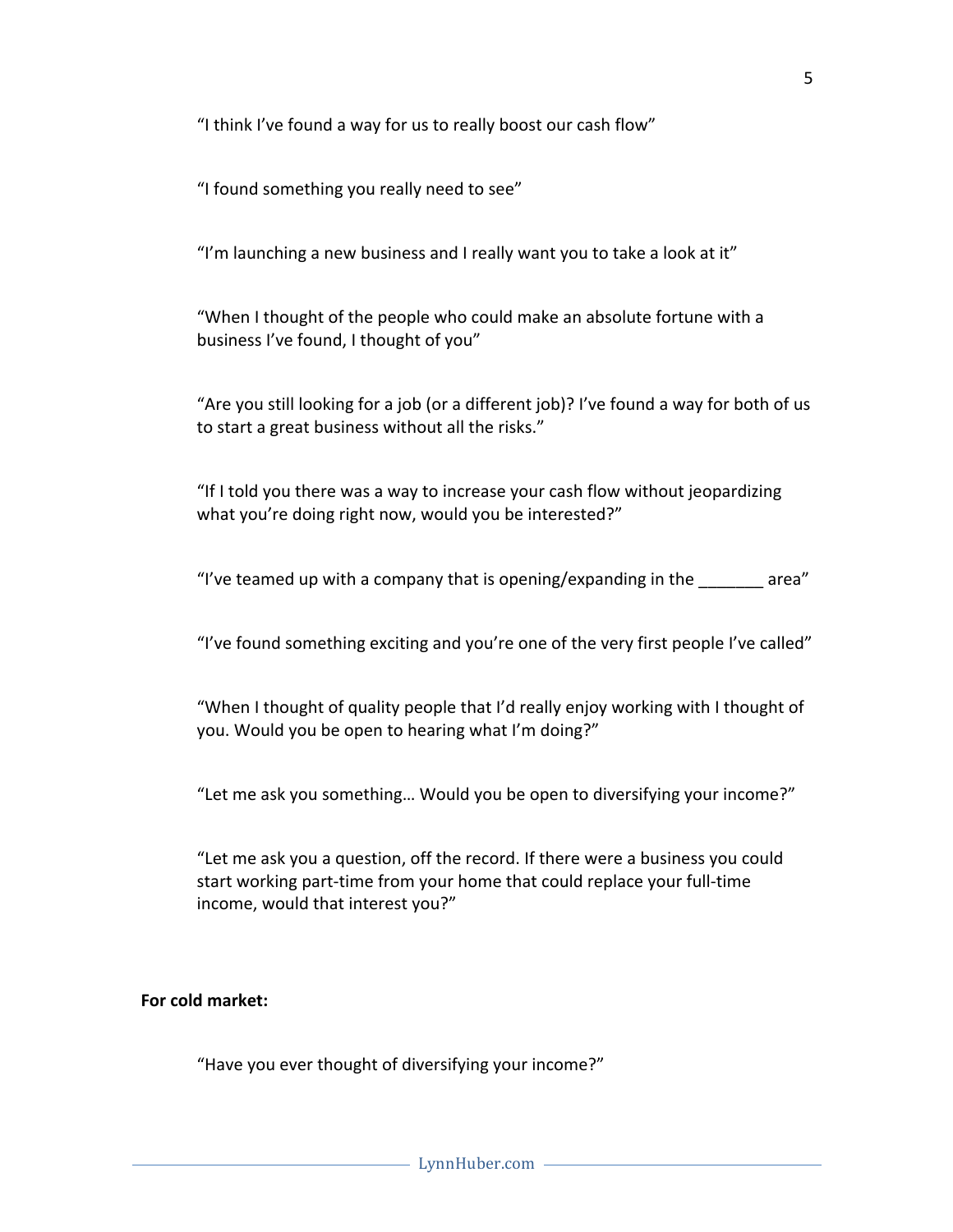"Do you keep your career options open?" (An oldie but a goodie)

"Do you plan on doing what you're doing now for the rest of your career?"

You can follow any of these cold market scripts or any variation with the following: "I have something that might interest you. Now's not the time to get into it but..."

### *Indirect Scripts*

This approach is best used when you're just getting started and it's simply asking people for help or guidance. It helps to downplay yourself and play up to your prospects ego. It works amazingly well.

#### **For warm market:**

"I've just started a new business and I'm scared to death. Before I get going I need to practice on someone friendly. Would you mind if I practiced on you?

"I'm thinking about getting started with a business I can run from my home. Would you help me check it out and see if it's for real?"

"I found a business I'm really excited about, but what do I know? You have so much experience. Would you look at it for me if I made it easy and let me know if you think I'm making the right move?"

"A friend told me the best thing I could do when starting a business is to have people I respect take a look at it and give me some guidance. Would you be willing to do that for me if I made it simple?"

For negative and cynical people "I've started a business and really need someone to help me poke holes in it. Nothing gets past you. Would you be willing to examine it for me?"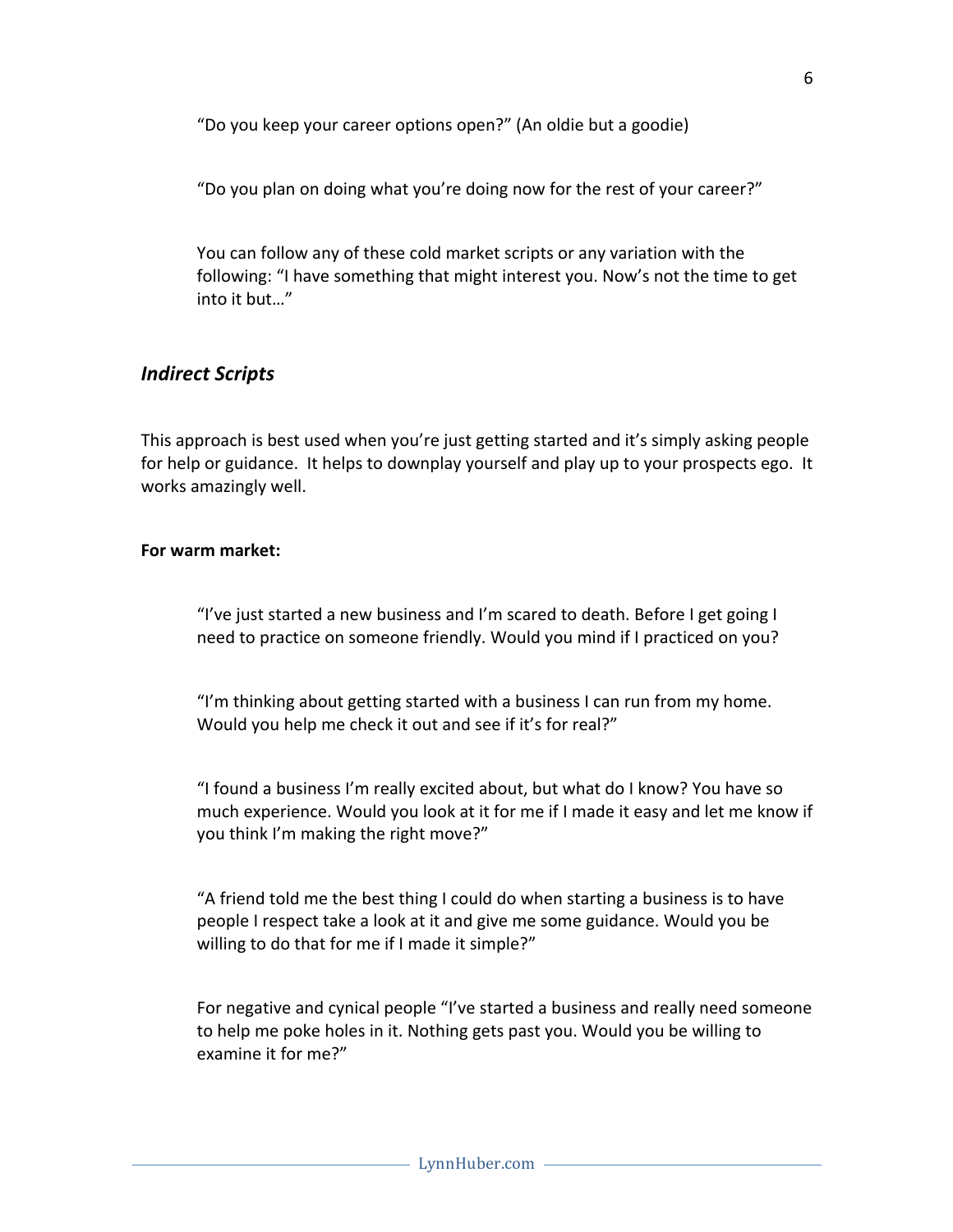### **For cold market:**

This approach doesn't work as well with cold market because it doesn't really make sense for you to show this much respect for someone you've just met. Direct and Super Indirect work best for cold market.

### *Super-Indirect Scripts*

Super-Indirect Approaches are incredibly powerful and play on a number of psychological levels. This is a networking approach that asks the prospect if they know someone else that might benefit from your business. I use this approach all the time with great success.

#### **For warm market:**

"The business I'm in clearly isn't for you, but I wanted to ask, who do you know that is ambitious, money motivated and would be excited about the idea of adding more cash flow to their lives?"

"Who do you know that might be looking for a strong business they could run from their home?"

"Who do you know that has hit a wall with their business and might be looking for a way to diversity their income?"

"Do you know any sharp people who live in The Pres? Great. Could I get their name and email address if you have it? I have a business expanding in that area and I want to see if they think it will be successful there."

"Do you know anyone involved in a serious job search?"

"I work with a company that's expanding in our area and I'm looking for some sharp people that might be interested in some additional cash flow. Do you know anyone who might fit that description?"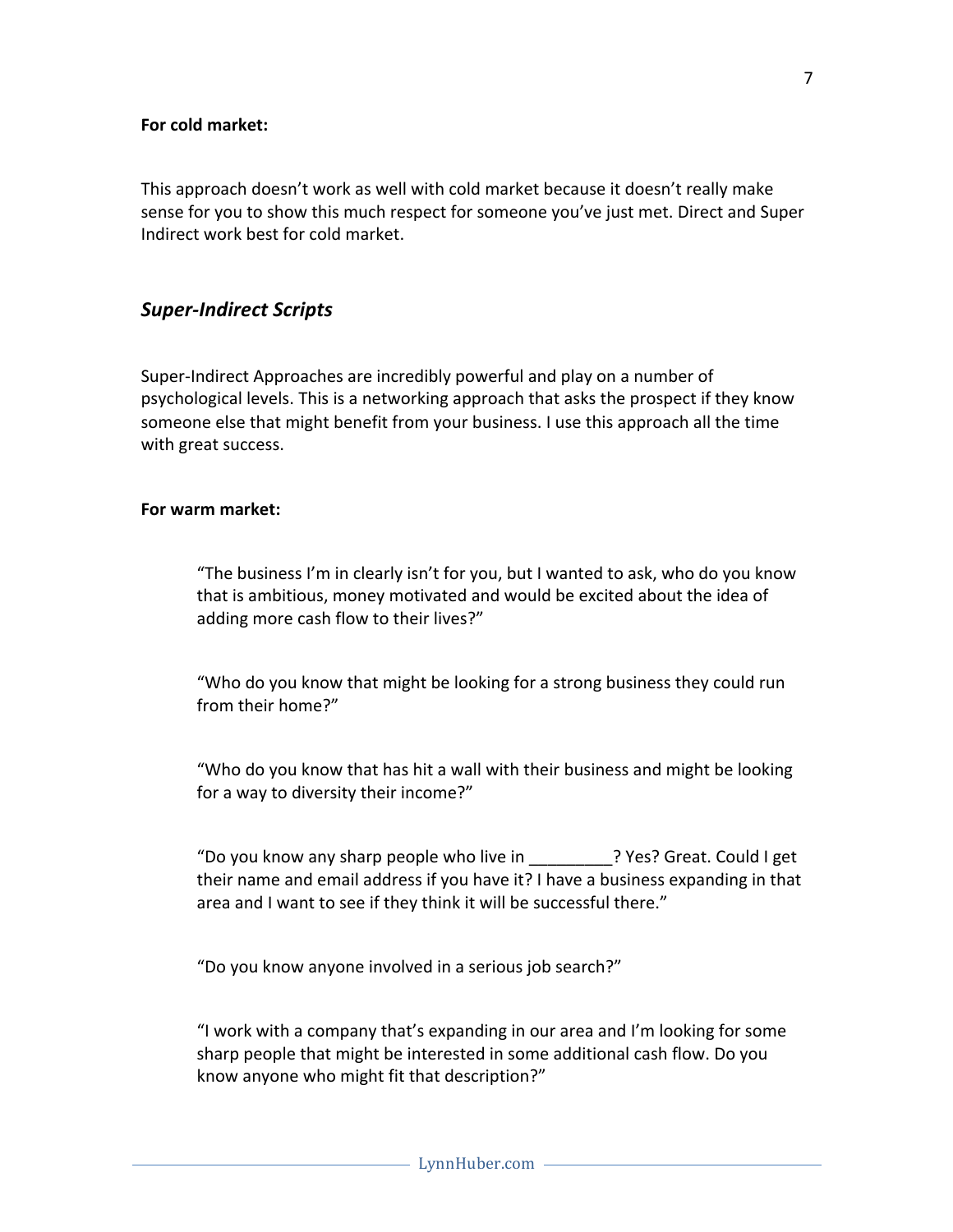In most cases, they're going to ask you for more information before they give you any names (behind that request with be curiosity and intrigue thinking this might be for them... but they're not going to admit that to you yet). When they ask you for more information first, just respond like this. "That makes sense. You'll want to know about it before you refer some of your contacts" Then just move to step 4

### For cold market:

Cold market is exactly the same as warm market for Super Indirect. Just use the scripts above or any variation that's comfortable for you.

## **Step 4 – If I, Would You**

Don't ever give them the information unless they agree to do something in return. This has been my secret weapon for a very long time.

Let me offer you some examples:

"IF I gave you a DVD that laid out all the information in a very professional way, WOULD YOU watch it?"

"IF I gave you a CD that described the business, WOULD YOU listen to it?" "IF I gave you a magazine (or some other prospecting printed piece), WOULD YOU read it?"

"IF I gave you a link to an online presentation that explained everything, WOULD YOU click on it and watch it?"

If you've done the first 3 steps properly, the answer will be yes.

If they ask for more information first, just respond with "I understand that you want more information, but all of what you're looking for is on the DVD, CD or in the Printed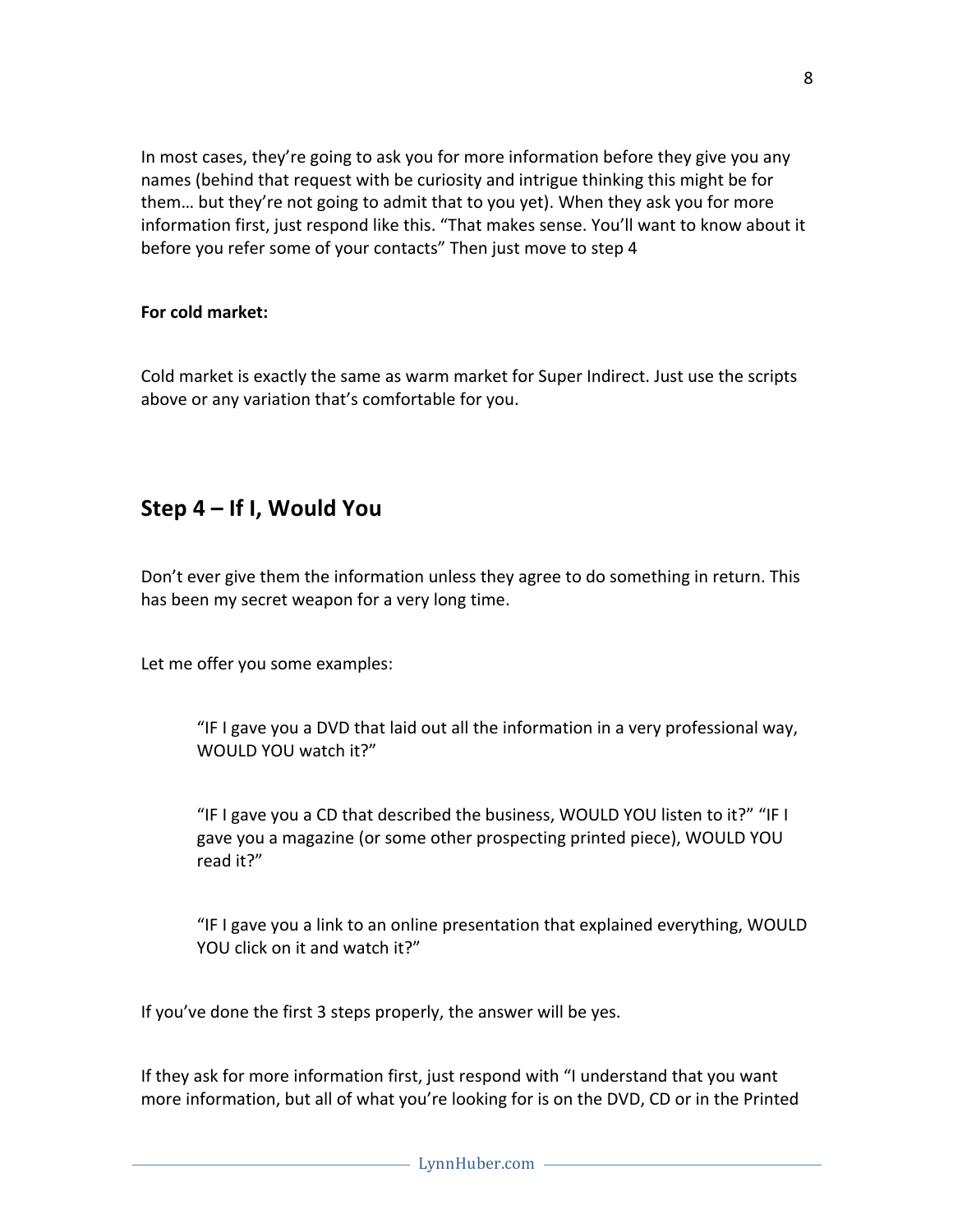piece or Link. The fastest way for you to really understand what I'm talking about will be to review that material. So, if I gave it to you, would you review it?"

If they say no, they won't review it then thank them for their time and move on. Also, review steps 1-3 to see what you could have done better. Do NOT still give it to them.

## **Step 5 – Get a Time Commitment**

"When do you think you could watch the DVD for sure?"

"When do you think you could listen to the CD for sure?"

"When do you think you could read the magazine for sure?"

"When do you think you could watch the link for sure?"

Don't suggest a time for them. Ask the question and have them give you the time. If it's not definitive "I'll try to do it sometime", then tell them. "I don't want to waste your time or mine. Why don't we just try to lock in a time you'll have seen it for sure?"

The key is to get them to say YES a second time. Saying yes to step 4 is NOT a commitment.

## **Step 6 – Confirm**

If they tell you they'll watch the DVD by Tuesday night your response should be:

"So, if I called you Wednesday morning, you'll have seen it for sure right?"

If they say they'll listen to the CD by Thursday morning your response should be: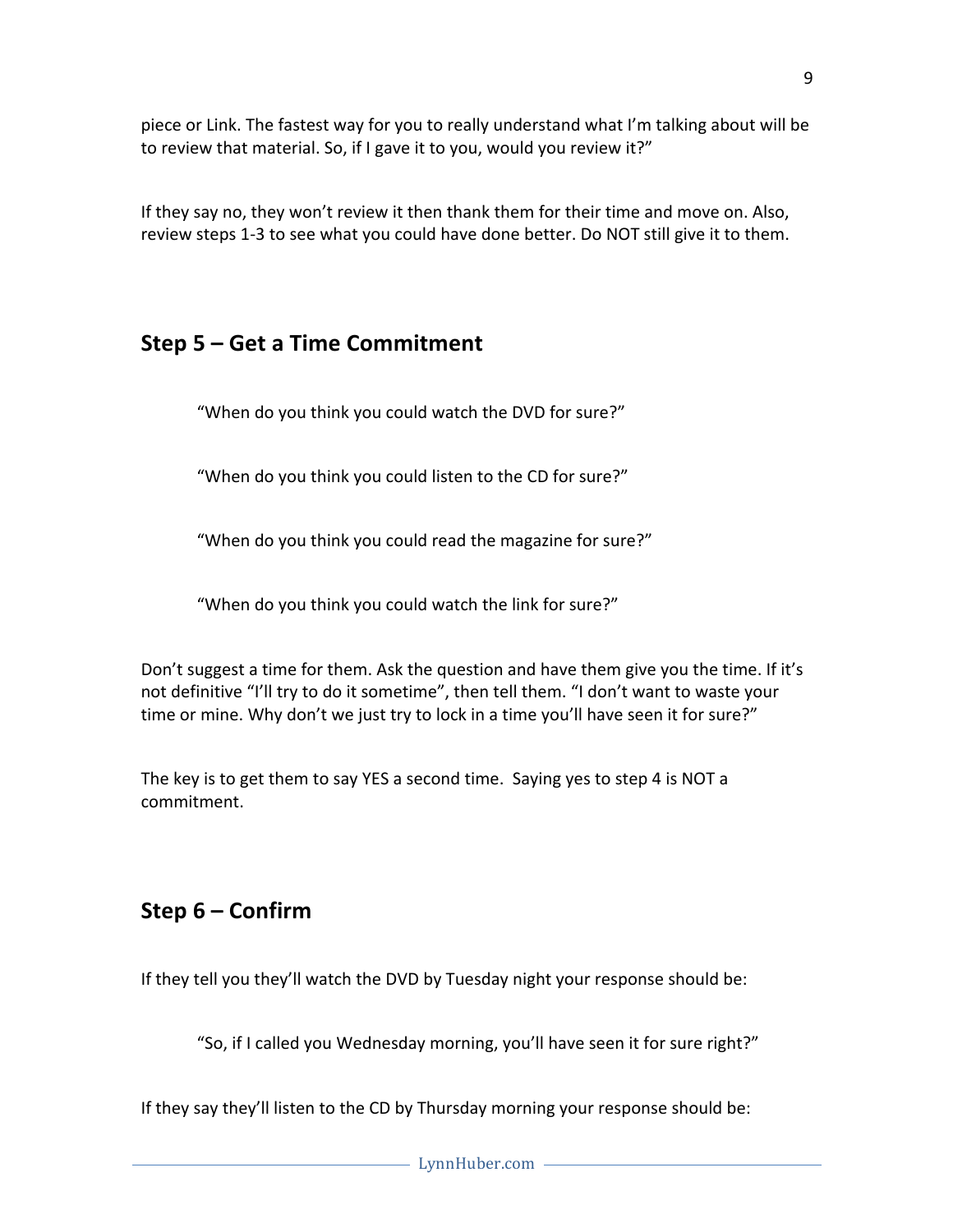"So, if I called you sometime on Thursday, you'll have listened to it for sure right?

If they say they'll watch the link by July 1st your response should be:

"So, if I called you on July 2nd, you'll have watched it for sure right?"

The key to step 6 is they've now said 3 times that they'll follow through and they've done it all by themselves. They've set a real appointment with you for the future.

## **Step 7 – Get a Time and Number**

"What's the best number and time for me to call?"

Now they've said yes 4 times and the chances they'll follow through has been increased from less than 10% to over 80%.

Note: Please be sure to put this appointment in your calendar or a place where you won't forget.  $\odot$ 

## **Step 8 – Get off the Phone**

Remember, you're in a hurry right? The best thing is to say something like

"Great. We'll talk then. Gotta run!"

So those are the 8 steps to an invitation, with lots of examples of what to say.